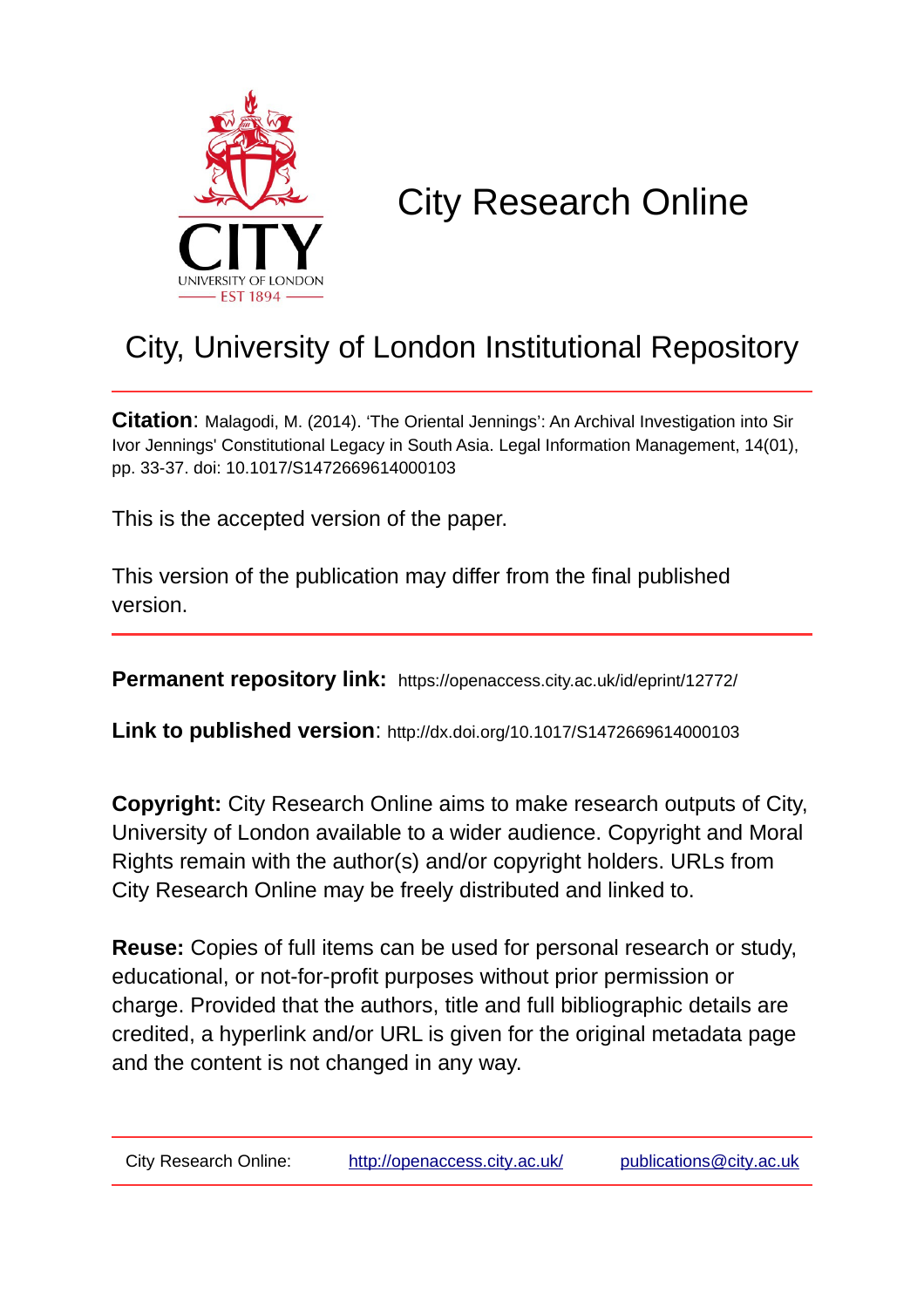# **'The Oriental Jennings'**

#### *An Archival Investigation into Sir Ivor Jennings' Constitutional Legacy in South Asia*

Mara Malagodi<sup>∗</sup>

LSE Law Department New Academic Building 54 Lincolns Inn Fields London WC2A 3LJ

### **ABSTRACT**

The article investigates the legacy of British constitutionalist Sir Ivor Jennings (1903-1965) in South Asia. In 1940, when Jennings moved to Sri Lanka, a new phase of prolific writing on the laws of the British Empire and Commonwealth began for him, together with a practical engagement with constitution-making experiences in decolonising nations across Asia and Africa. The archival material relating to Jennings' work on postcolonial constitutional issues forms part of the collection of Jennings' Private Papers held at the Institute of Commonwealth Studies in London. This article seeks to explain why this material has until now remained so under-researched.

# **INTRODUCTION**

 $\overline{a}$ 

The present article explores a neglected aspect of the life and work of noted British constitutionalist Sir Ivor Jennings (1903-1965): his engagement with constitutional issues in the postcolonial world. In particular, the analysis investigates Jennings' constitutional legacy in South Asia where he was involved, both academically and professionally, with most of the region's jurisdictions.<sup>1</sup> Jennings played a direct role in Sri Lanka (1940-1954), the Maldives (1952-1953), Pakistan (1954-1955), and Nepal (1958), and had a long-term indirect engagement with India. In 1940, Jennings moved to Sri Lanka – where he resided until his appointment in 1954 as Master of Trinity College in Cambridge – and became progressively involved with constitution-making processes and constitutional change across the decolonising world. I refer to this period of Jennings' life experiences, to the body of literature pertaining to the postcolonial world that he produced, and to his advisory work in decolonising countries as the 'Oriental Jennings'  $-$  a body of literature largely ignored by academic scholarship.<sup>2</sup> The paper seeks to explain the reasons for this scholarly silence.

<sup>∗</sup> Dr Mara Malagodi is British Academy Postdoctoral Fellow in the LSE Department of Law.

 $<sup>1</sup>$  The expression 'South Asia' is deployed to indicate the nine countries that are the member states of the South</sup> Asian Association for Regional Cooperation (SAARC): Afghanistan, Bangladesh, Bhutan, India, Maldives, Nepal, Pakistan, and Sri Lanka. It is important to highlight that during Jennings' life Pakistan still comprised the East Wing, which seceded and became the independent Republic of Bangladesh in 1971.

<sup>2</sup> Two notable exceptions are Allen McGrath's 1996 book *The Destruction of Pakistan's Democracy* and Joseph Fernando's 2006 article 'Sir Ivor Jennings and the Malayan Constitution'.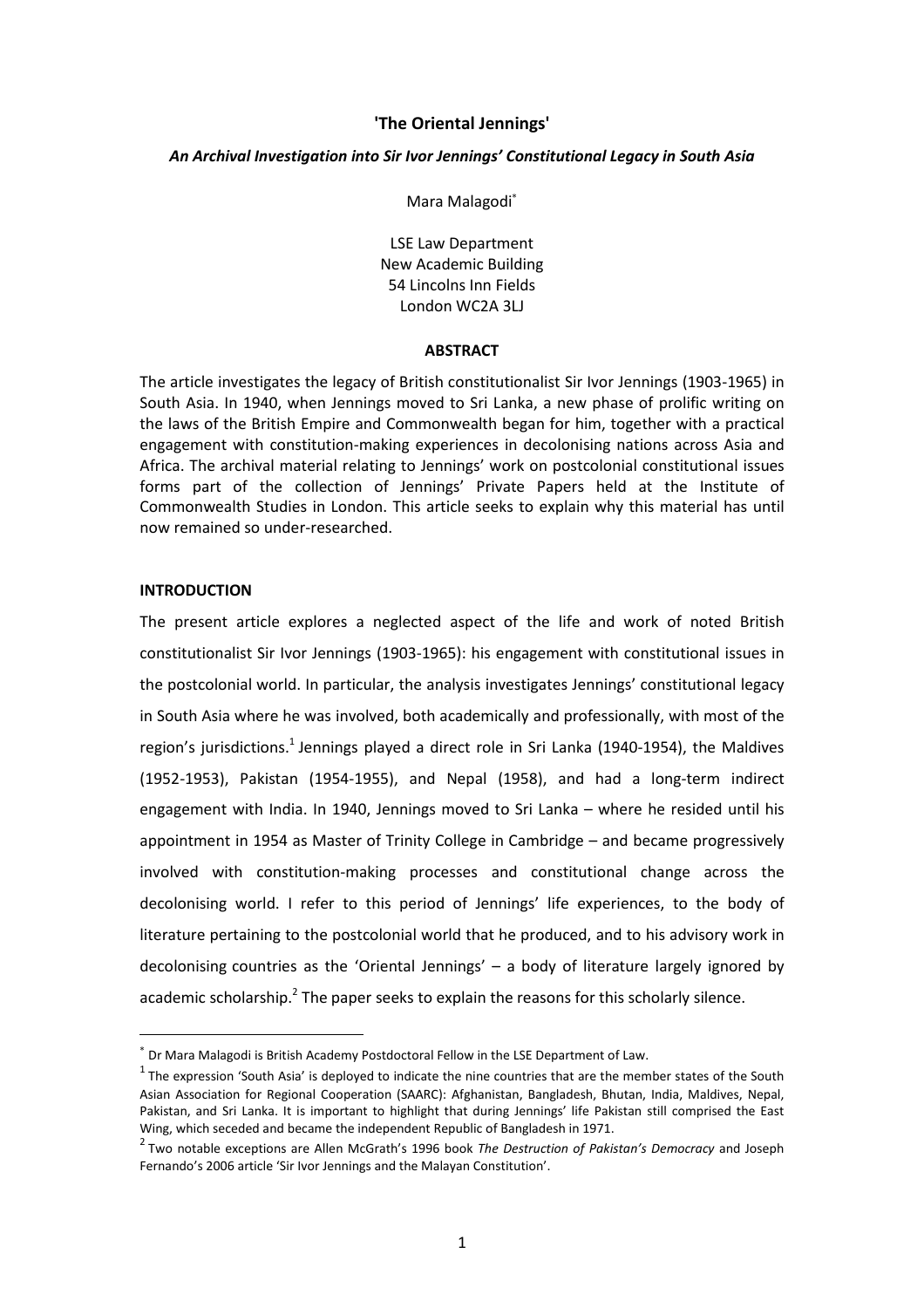#### **THE 'OCCIDENTAL JENNINGS'**

Jennings is mostly famed for his writings in the 1930s on English Public Law, which will be referred to as the 'Occidental Jennings' to denote the ensemble of orthodox accounts portraying his life story, work, and legacy. After graduating in Law at the University of Cambridge and a short stint at the University of Leeds, Jennings was appointed in 1929 as Lecturer in Law at the London School of Economics and Political Science (LSE), where he spent ten years of his academic career and authored his most famous works on English Public Law: *Principles of Local Government Law* (1931), *The Law and the Constitution* (1933), *Cabinet Government* (1936), and *Parliament* (1939). Jennings established himself as a radical critic of A.V. Dicey's concepts of parliamentary sovereignty and the rule of law, together with his method. Loughlin (2003: 167-176) describes Jennings' functionalist approach as based on an empirical orientation, a historical method, a scientific temperament, and a progressive outlook. In fact, for Jennings the main purpose of the constitution was to facilitate the efficient working of a democratic system. However, as clearly illustrated by Ewing (2004), the tension in Jennings' writings between the democratic nature of the constitution and an anxiety about democratic politics was never quite resolved. Instead, in the fourth and fifth editions of *The Law and the Constitution*, published in 1954 and 1959 respectively, at the peak of his Cold War's engagement with constitutional politics in the decolonising world, Jennings' preoccupations with the democratic potential of the constitution became more acute. I maintain that Jennings' concerns with the functioning of constitutional democracy more likely resulted from his experiences in Asia and Africa than from an implicit comparison with the USSR constitution as suggested by Ewing (2004: 751).

In 1928, Jennings was also called to the Bar of England and Wales; his practice as a barrister, while confined to opinion-writing work rather than advocacy (Bradley 2004: 723), acquired a particular relevance later on for his work and legacy in Pakistan. In 1938-1939, Jennings spent a year as Visiting Professor of Political Science at the University of British Columbia in Canada, where his interest in the laws and politics of the British colonies started to take shape as he published the book *Constitutional Laws of the British Empire* (1938). In Canada he also developed a keen interest in political science and as Bradley (2004: 725-726) records, '[Jennings] wrote: 'To be a good lawyer, one had to be a good political scientist'. Jennings' focus on the historical, social, and political context of legal institutions is what made his constitutional legacy in both Britain and abroad so distinctive and enduring.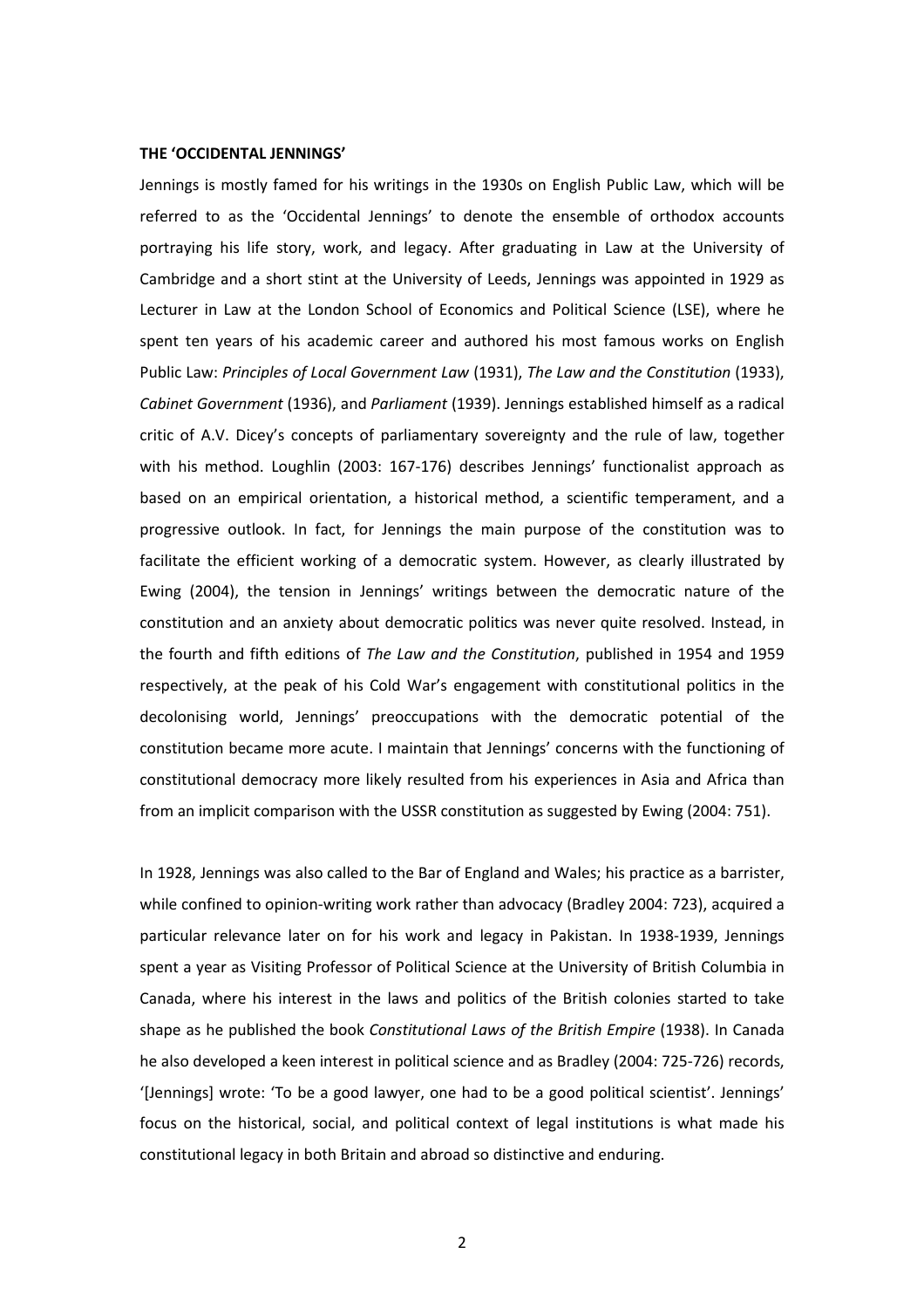#### **THE 'ORIENTAL JENNINGS'**

In 1940, Jennings was appointed as Vice-Chancellor of the University of Ceylon. The move to Sri Lanka inaugurated a new phase of prolific academic writing on the laws of the British Empire and then of the newly formed Commonwealth, together with a more practical engagement with decolonising nations as Jennings served as constitutional advisor in many Asian and African jurisdictions – and even acted as legal advisor for Pakistan's Governor-General in the infamous litigation over the dissolution of the country's first Constituent Assembly in 1955. The academic production of the 'Oriental Jennings' drew from both his previous research on English public law and his academic engagement and advisory work in the postcolonial world. The move to Sri Lanka does indeed represent a watershed in his writing and intellectual engagement as evident from the titles of his published work from the late 1940s onwards: *The Constitution of Ceylon* (1948), *The Economy of Ceylon* (1950), The *Commonwealth in Asia* (1951), *Some Characteristics of the Indian Constitution* (1953), *The Approach to Self-Government* (1956), *Constitutional Problems in Pakistan* (1957), *Problems of the New Commonwealth* (1958), *Democracy in Africa* (1963), and *Magna Carta and Its Influence around the World Today* (1965).

Significantly, the works of the 'Oriental Jennings', together with his constitutional legacy in the postcolonial world, have remained almost virtually unexplored in scholarly writing. A special issue of the *Modern Law Review* edited by Martin Loughlin, Professor of Public Law at LSE, was published in 2004 to collect some of the papers presented at an earlier workshop held at the LSE to mark Jennings' centenary in 2003. Notably, Loughlin acknowledges that Jennings' post-war work on the drafting of Commonwealth constitutions represents one of the most conspicuous gaps in the collection (Loughlin 2004: 715). Thus, the present paper seeks to address this scholarly silence and concentrates in particular on Jennings' publications and archival material pertaining to South Asia in the Papers of Sir Ivor Jennings held at the Institute of Commonwealth Studies (ICS) in the Senate House Library of the University of London.<sup>3</sup> A few additional documents on Jennings' work in South Asia are held at the British National Archives in Kew Gardens.<sup>4</sup>

 $^3$  On Sri Lanka: ICS 125/B/iii; Maldives: ICS 125/B/xi; Pakistan: ICS 125/B/xv; Nepal: ICS 125/B/xiii.

 $^4$  FO 371/135966.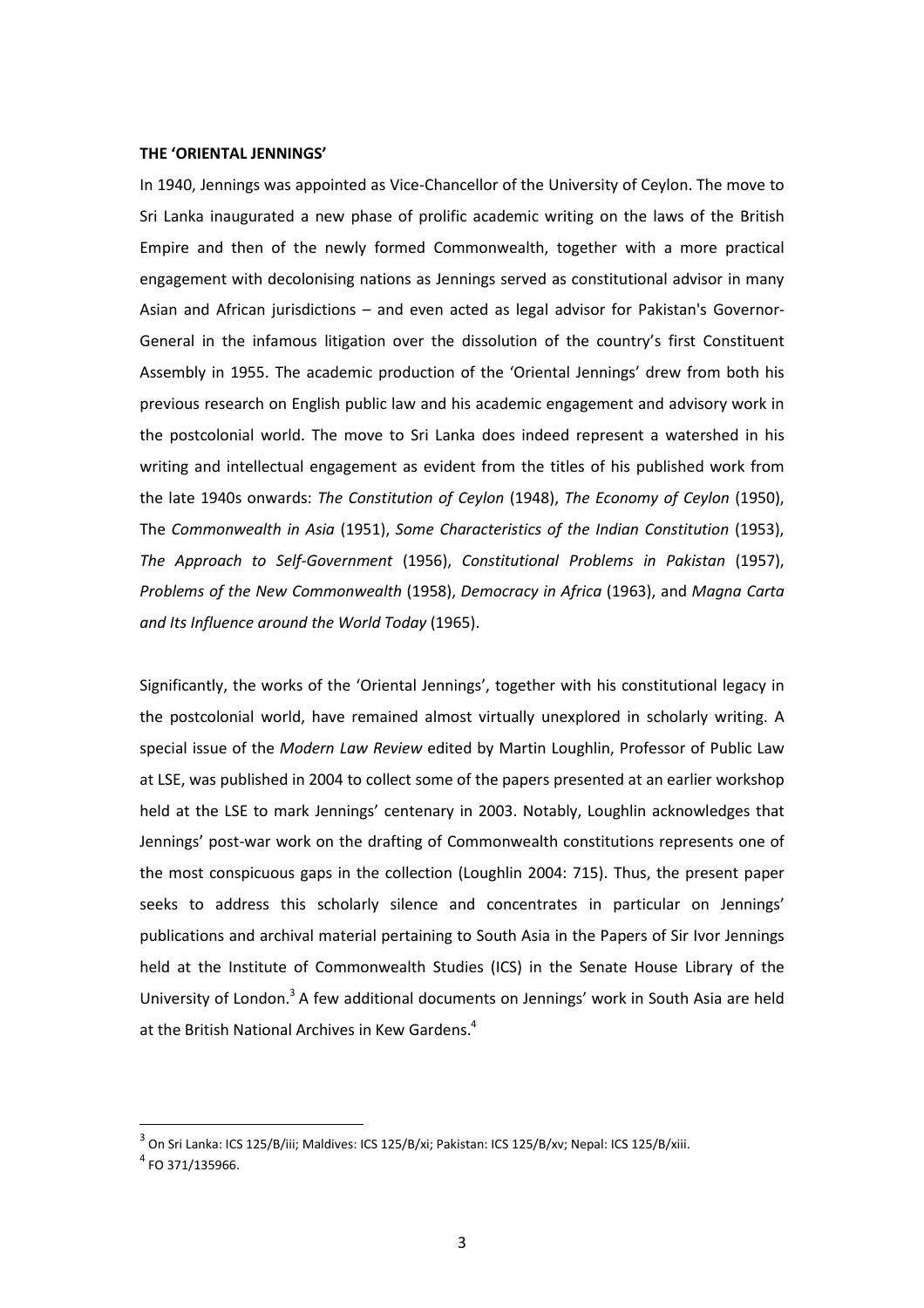The breadth of the material featured in the Ivor Jennings Papers held in the ICS Archives is truly remarkable. The collection is divided into four parts: Part A pertains to 'Education' and contains documents from Ceylon, Hong Kong, Jamaica, Kuwait, Malaya, Malta, and Uganda; Part B deals with 'Constitutional Issues' and features files on nineteen countries: Australia, Canada, Ceylon, Cyprus, Eritrea, Gambia, Ghana, Gibraltar, Japan, Malaya, Maldives, Malta, Nepal, Nigeria, Pakistan, Federation of Rhodesia and Nyasaland, Singapore, South Africa, and Sudan. Part C 'Books and Other Writings' contains early drafts of Jennings' books on English, colonial, and Commonwealth laws, notes for lectures and various articles, correspondence, and also the manuscript of Jennings' autobiographical account of his experience in Sri Lanka 'Road to Peredeniya'. Part D 'Other materials' features a set of British official publications, a number of publications mostly from Sri Lanka, press clippings, and the syllabuses of Jennings' public law courses at the LSE.<sup>5</sup> A perusal of the collection's catalogue reveals the complexities of Jennings' engagement with the postcolonial world and the intimate relationship between his work on constitutional issues in Britain and the post-colony.

Initially, my research on Jennings' work in the postcolonial world concentrated solely on his 1958 experience in Nepal as part of my long-term engagement with the country (Malagodi 2013). Jennings' 'Nepal file' has never been analysed or written about, not even by Jennings himself in his published work, making the discovery of the file a particularly significant advancement in the writing of both Nepal's constitutional history and Jennings' life story. However, it soon became apparent that it was more fruitful to investigate the Nepali case in a comparative perspective, especially within the context of Nepal's neighbouring South Asian jurisdictions, which Jennings had so extensively engaged with. My research hypothesis is twofold. On the one hand, the constitutional edifice that Jennings designed for Nepal directly resulted from his previous experiences and lessons learnt in Sri Lanka, India, Maldives, and Pakistan. It is argued that Jennings developed a particular constitutional model for decolonising nations informed by the Cold War imperative of delivering political stability and regime continuity to Third World countries as a way to counter the threat posed by the Soviet bloc, rather than the desire to promote constitutional democracy worldwide. On the other hand, Jennings was a constitutional lawyer trained in the British tradition and his understanding of the Westminster model profoundly shaped his work in South Asia and, at the same time, his work in the decolonising world deeply affected his understanding

<sup>&</sup>lt;sup>5</sup> See: [http://archives.ulrls.lon.ac.uk/resources/ICS125.pdf](http://archives.ulrls.lon.ac.uk/resources/ics125.pdf)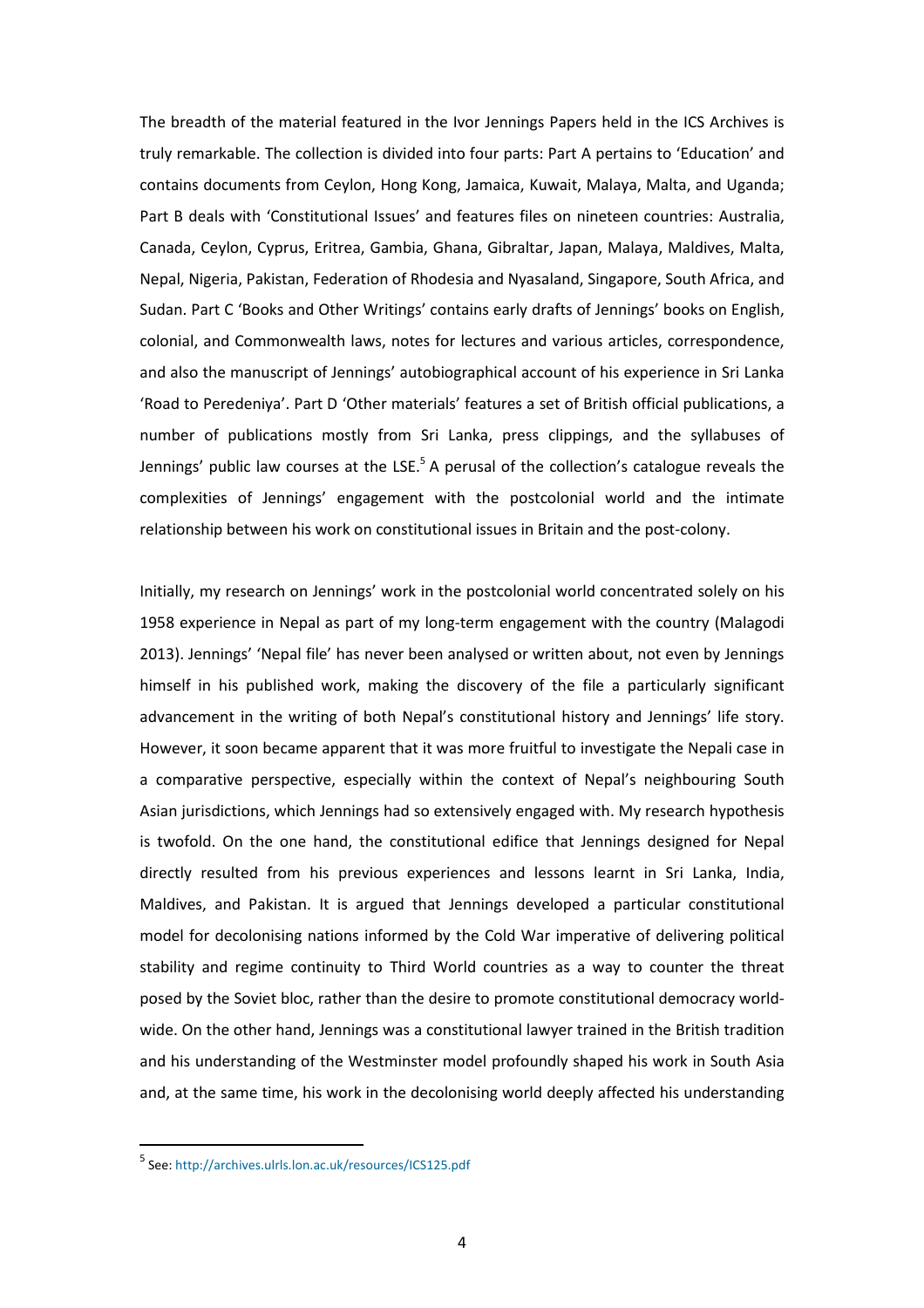of the British constitution – thus making the 'Occidental-Oriental divide' in the academic reconstruction of Jennings' life story and work porous at best and almost completely artificial. Three research questions have been guiding this inquiry.

# **JENNINGS AND THE 'MODIFIED' WESTMINSTER MODEL**

First, Jennings advocated for a 'modified' Westminster model to be implanted in Nepal (Dhungel *et al*. 1998: 25) and in other jurisdictions, but to what extent did he depart from the British constitutional model – and why? The design of Nepal's constitution was based on Jennings' reading of the country's socio-political situation after the democratisation of 1951, and he identified the Shah monarchy as the country's only stable political institution around which he drafted the new document. As a result, the 1959 Constitution that Jennings drafted established a framework completely tilted in favour of the 'hereditary executive' element of government – the monarchy – with a very limited scope for the 'representative executive' as executive powers were vested exclusively in the King and not in the Cabinet.

In his Confidential Notes to the British Foreign and Commonwealth Office (FCO), Jennings commented that the meaning of drafting a 'democratic constitution' in Nepal was to prepare a document 'designed to vest power in a middle class, usually English-speaking oligarchy, which was to pay attention to the needs of the *oi polloi* because they have the vote […] but the difficulty in Nepal was to find the oligarchy […] the only stable element is the monarchy'.<sup>6</sup> Jennings was unimpressed by Nepali political parties and politicians and thus designed a constitution that revolved around the Crown. He stated that his draft was a compromise: 'it provided for Cabinet Government as long as it was practicable, but gave the King ample powers to suspend Cabinet Government; or even the whole Constitution, if it proved unworkable. To give the King a buffer against popular discontent, I invented a Council of State'.<sup>7</sup> In this regard, the British constitutional convention by which the King shall act on the advice and recommendation of the Prime Minister was completely diluted and distorted.<sup>8</sup> Similarly, the long standing British convention that the monarch shall not withhold Royal Assent to a Bill passed by Parliament was overtly subverted in the Nepali document, which explicitly allowed the King to withhold Royal Assent at his discretion.<sup>9</sup> The

<sup>&</sup>lt;sup>6</sup> ICS 125/B/xiii/5/2.

 $<sup>7</sup>$  ICS 125/B/xiii/5/2.</sup>

 $^8$  Constitution of the Kingdom of Nepal, 1959, Article 10.

 $^{9}$  Constitution of the Kingdom of Nepal, 1959, Article 42.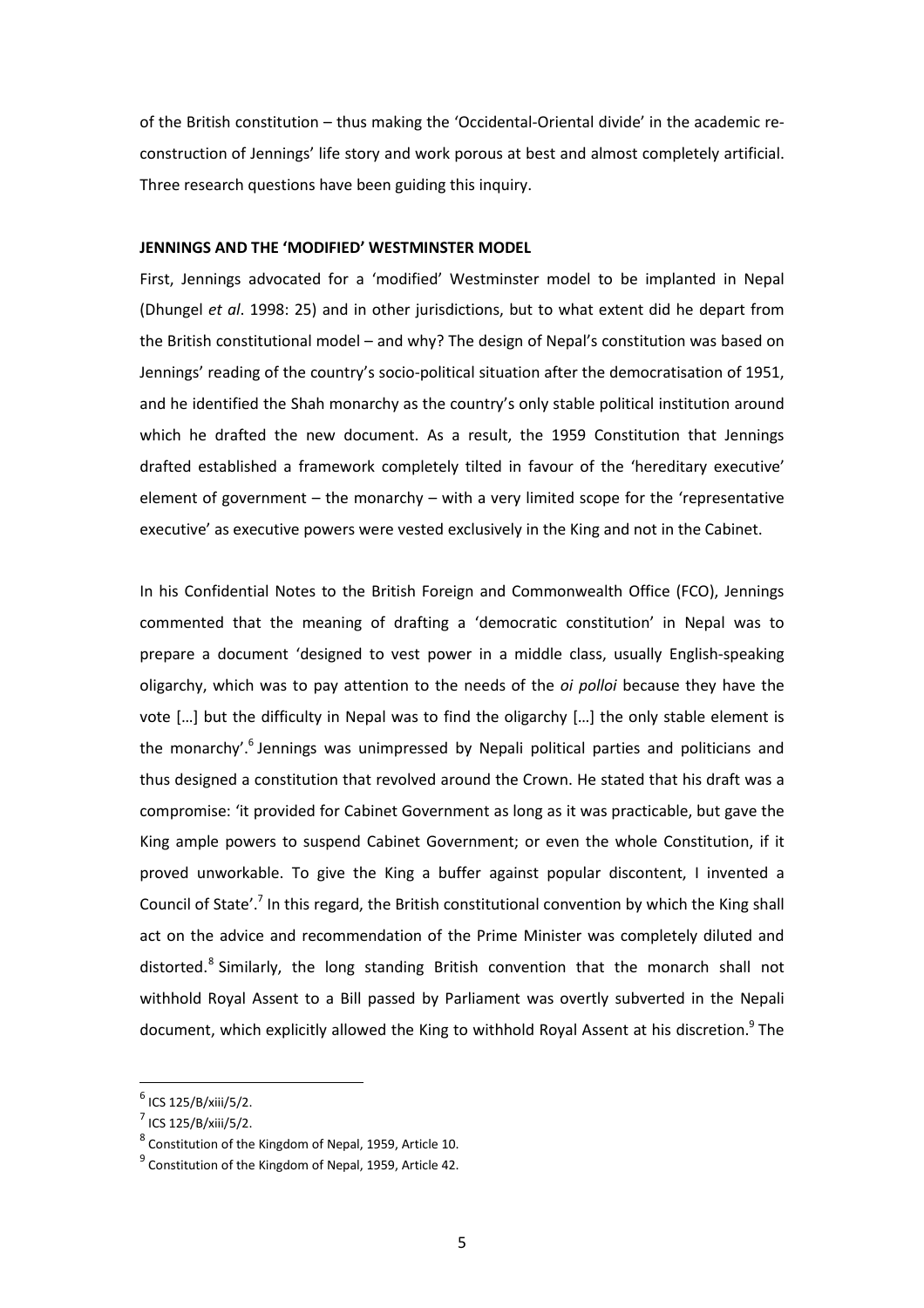Nepali monarch was vested with unusually wide powers in stark contrast with the British principles of parliamentary sovereignty, constitutional monarchy, and limited government.

Significantly, in the first edition of *The Law and the Constitution* (1933), Jennings had attacked Dicey for his understanding of British constitutional conventions as belonging solely to the realm of politics, rather than that of law, arguing that the nature of conventions does not differ substantially from positive law as they are binding. However, Jennings' focus on Nepal's historical and political context – as mediated by his instructions from the British FCO that footed the bill for his advisory work in Kathmandu – took precedence over enshrining in a clear cut manner constitutional guarantees as developed in the British tradition. As illustrated by Harding (2004: 156), constitutional conventions – essentially a form of customary law – are a key feature of the Westminster model, but one particularly difficult to export: 'conventions have to be not only written into the constitution but also drafted very clearly to avoid confusion in the minds of actors who would naturally look to the wording of the constitution rather than the extensive and sometimes debatable constitutional history and understanding that led to it'. Reflecting upon Jennings' *The Law and the Constitution*, Sartori (1962: 854) sagaciously commented: 'English scholars understate their constitution [...] and leave the alien reader with the feeling that the British constitution really amounts to the fact that, in the final analysis, the British people are clever and fine people who know how to go about in politics'. With regard to the form/substance dichotomy of constitutional implants, Kumarasingham (2013: 7) draws a key distinction between the 'Eastminsters': Sri Lanka adopted the symbolic, ceremonial culture of the 'dignified' part of the British constitution, operating in an anachronistic  $18<sup>th</sup>$  century manner – I argue that Pakistan and Nepal followed the same approach; in contrast, India adopted the 'efficient' values and attitudes of the British system, featuring the substantive guarantees of Westminster. While Jennings' functionalist approach produced a compelling analysis of the British constitution, in its practical application to South Asian postcolonial realities it led to modifications of the Westminster model that did not serve the cause of constitutional democracy.

# **JENNINGS' LEGACY IN SOUTH ASIA**

Second, what was the impact of Ivor Jennings' previous South Asian constitutional experiences on the work he conducted in Nepal, and, in this regard, what can be properly identified as Jennings' constitutional legacy in South Asia in the Cold War era? Jennings had been heavily involved in Sri Lanka's constitutional politics throughout the fourteen years he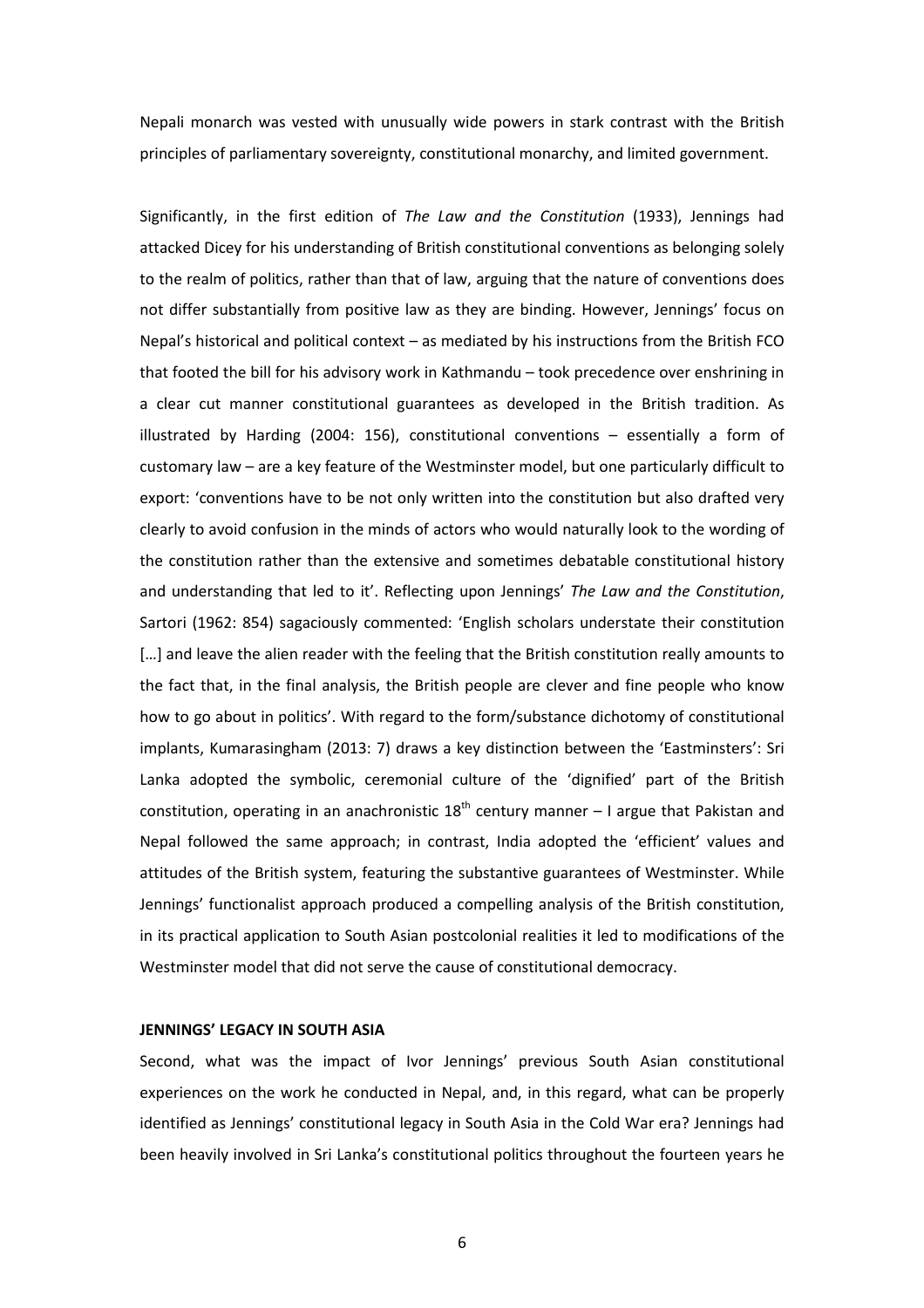resided in the country developing a close relationship with D.S. Senenayake, leader of the independence movement and the first Prime Minister of independent Sri Lanka. Jennings' experience in Pakistan as counsel for Governor-General Ghulam Mohammad in the infamous litigation over the dissolution of the first Constituent Assembly in 1955 was of paramount importance for his later work in Nepal, especially with regard to constitutionalising what Carl Schmitt termed as 'the exception'. As a result, Jennings devised for Nepal a series of constitutional mechanisms to preserve a cloak of legality in emergency circumstances. He concluded that his draft constitution featured Cabinet Government as long as practicable. Ample powers were vested in the King to suspend Cabinet Government on the basis of the so-called 'Pakistan formula',<sup>10</sup> or even the entire Constitution,<sup>11</sup> and assume direct powers under the power to remove difficulties.<sup>12</sup> Finally, Jennings argued that a Chapter on Fundamental Rights – based on the Indian model, which he studied and disliked – was forced upon him by the Commission, but that it would have been easy for the King (not for politicians) to suspend them if they proved too restrictive. $^{13}$ 

With regard to Jennings' constitutional legacy in South Asia, none of the constitutions that he helped drafting survived in Sri Lanka, Maldives, and Nepal; and the draft produced by Pakistan's first Constituent Assembly was never enacted. All of his constitutional endeavours in South Asia were followed by bouts of authoritarian rule, mostly by the actors whose position Jennings had propped up in his constitutional advisory work. For instance, in Nepal the 1959 Constitution was suspended by the King less than two years after its promulgation as King Mahendra Shah ushered in the so-called 'Panchayat regime' – a modern monarchical autocracy cloaked in a legitimising traditional guise. With regard to Pakistan, McGrath (1996) saw in the dissolution of the country's first Constituent Assembly in 1955 and the litigation surrounding it (in which Jennings played a key role) the roots of 'the destruction of democracy' in the country. Thus, it seems that Jennings' legacy in South Asia is clearly identifiable in three areas: first, in the difficult translation of the informal parts of the British constitution – such as royal prerogative powers and constitutional conventions – which were extensively incorporated into Westminster-style postcolonial constitutional frameworks, but frozen in a  $17<sup>th</sup>$  century interpretation, without incorporating the substantive democratic

<sup>10</sup> Constitution of the Kingdom of Nepal, 1959, Article 55.

<sup>&</sup>lt;sup>11</sup> Constitution of the Kingdom of Nepal, 1959, Article 56.

<sup>&</sup>lt;sup>12</sup> Constitution of the Kingdom of Nepal, 1959, Article 77.

<sup>13</sup> ICS 125/B/xiii/5/2.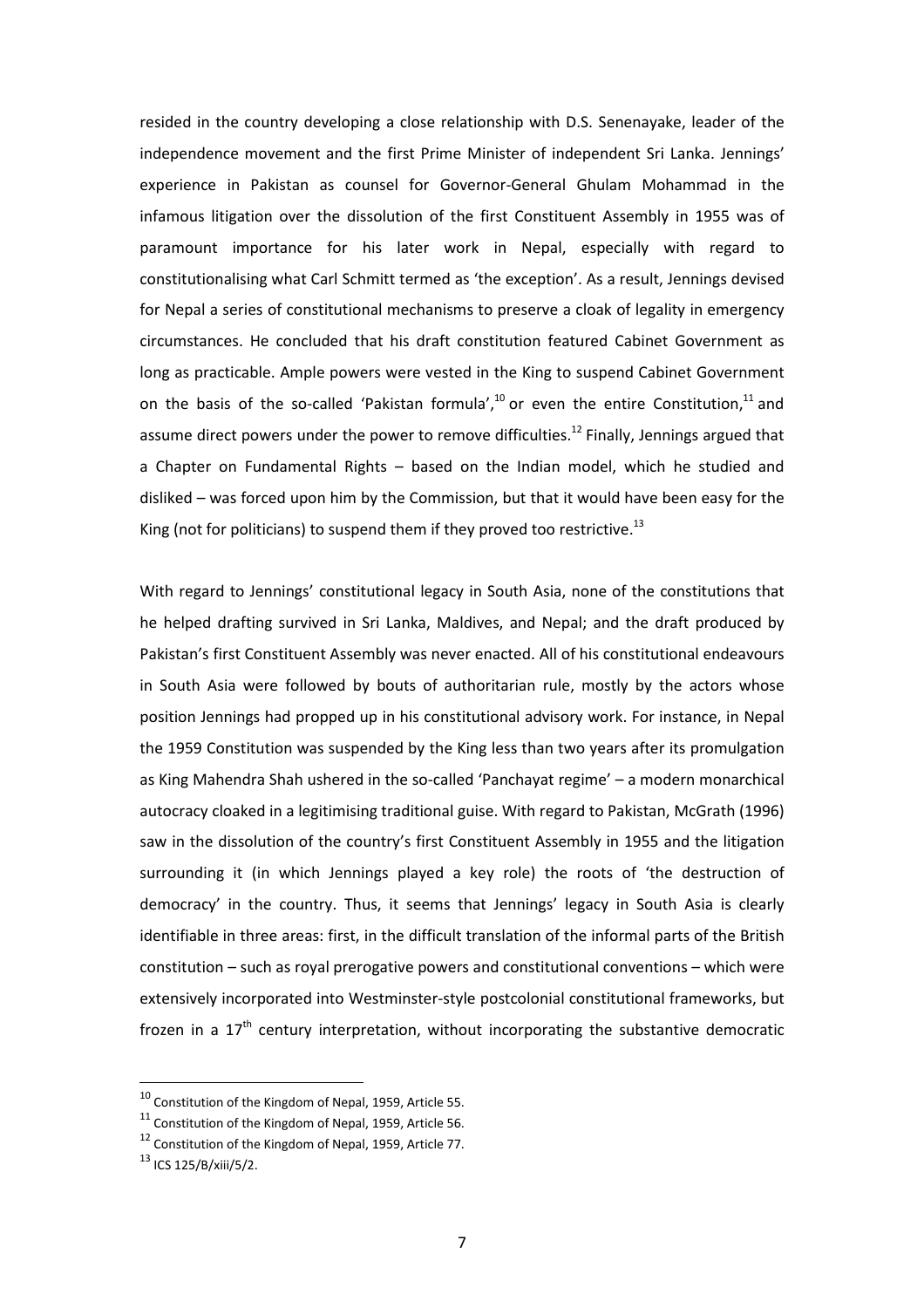transformations that had occurred in the metropolis over the last three centuries. The second consideration about Jennings' legacy flows from the first: his almost Hobbesian understanding of state authority in postcolonial realities is clearly articulated through his institutional design supporting unaccountable executives and his treatment of the 'state of exception' at the constitutional level. Finally, Jennings' dislike of Indian-style entrenched charters of fundamental rights patrolled by courts with extensive judicial review powers entailed severe limitations on formal constitutional guarantees across the South Asian jurisdictions he worked in. In the Cold War context, where the role of the foreign constitutional expert in decolonising countries was primarily to deliver regime stability to counter Soviet influence, Jennings did perhaps help counter the Communist 'threat' in South Asia, but at the expenses of constitutional democracy.

#### **FOREIGN ADVISOR, LOCAL AGENCY, AND THE COLD WAR ERA**

Third, to what extent has Sir Ivor Jennings' constitutional vision been tempered by the agency of the people instructing him – whether it was Pakistan's Governor-General or the British FCO? In his capability as a foreign constitutional advisor, Jennings was employed by one particular party and as such he had specific instructions he had to act within. For instance, in the Pakistani litigation, Jennings was employed by the Governor-General, for a salary seven times higher than that of the Pakistani Chief Justice and a generous living allowance (McGrath 1996: 160) to put the Governor's case before the Sindh High Court, and then the Federal Court, that his dissolution of the Constituent Assembly was within his powers, hence constitutional. In Nepal, Jennings was employed by the British FCO to assist with constitution-drafting to support the country's political stability with respect to Nepal's strategic position between India and China, especially after the Chinese invasion of Tibet. In a letter to Jennings, the FCO encouraged him to accept King Mahendra's invitation and assignment in order to 'straighten the confusion of ideas now disturbing the Nepali political scene'.<sup>14</sup> But both the Pakistani Governor-General and the Nepali monarch expressly asked for Jennings' services. In my view, they were both aware of Jennings' constitutional work in other neighbouring jurisdictions and consciously selected him for the kind of approach they expected him to adopt – and in the end they were not disappointed by the outcome.

## **CONCLUSIONS**

<sup>14</sup> ICS 125/B/xiii/5/4.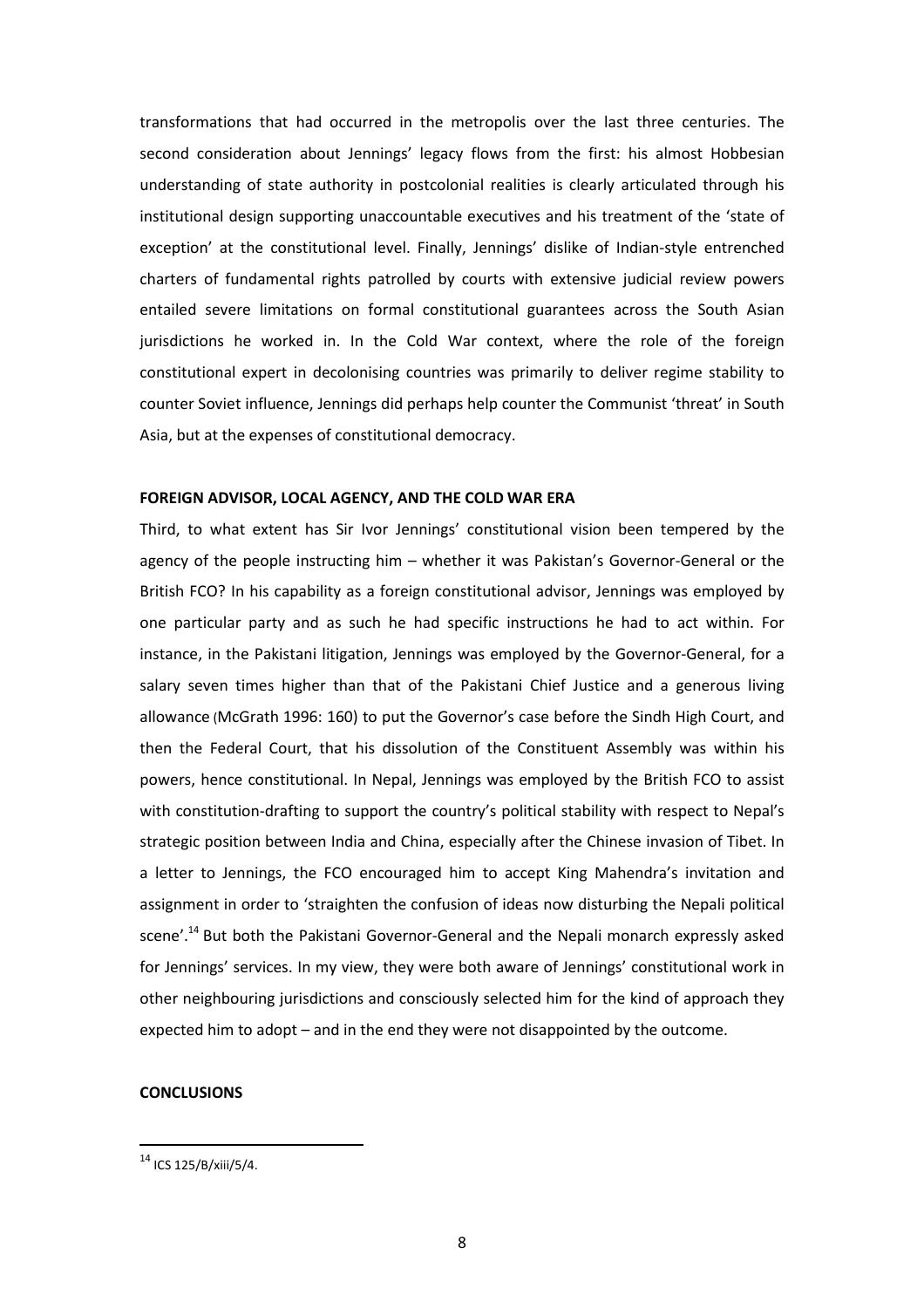To conclude, why has such rich and precious archival material pertaining to Jennings' constitutional engagement in decolonising nations remained under-researched for almost fifty years since Jennings' demise? Like with most archival sources, the extent of their use is often due to a circumstantial mix of research trends, accessibility, and copyright issues. On a more substantive note, however, an investigation into Jennings' constitutional engagement with the postcolonial world does not reveal a story of efforts to promote democratisation and constitutional stability, but a complex one of Cold War *realpolitik* conducted through shrewd constitutional design and interpretation with long-standing consequences.

#### **BIBLIOGRAPHY**

Bradley, Anthony 2004. 'Sir William Ivor Jennings: A Centennial Paper' *Modern Law Review* 67(5), 716-733.

Dhungel, Surya *et al*. 1998. *Commentary on the Nepalese Constitution*. Kathmandu: DeLF Lawyers Inc.

Ewing, K.D. 2004. '*The Law and the Constitution*: Manifesto of the Progressive Party' *Modern Law Review* 67 (5), 734-752.

Fernando, Joseph 2006. 'Sir Ivor Jennings and the Malayan Constitution' *The Journal of Imperial and Commonwealth History* 34 (4), 577-597.

Harding, Andrew 2004. 'The 'Westminster Model' Constitution Overseas: Transplantation, Adaptation and Development in Commonwealth States' *Oxford University Commonwealth Law Journal* 4 (2), 143-166.

Jennings, Ivor 1931. *Principles of Local Government Law*. London: University of London Press.

Jennings, Ivor 1933. *The Law and the Constitution*. London: University of London Press.

Jennings, Ivor 1936. *Cabinet Government*. Cambridge: Cambridge University Press.

Jennings, Ivor 1939. *Parliament*. Cambridge: Cambridge University Press.

Jennings, Ivor 1938. *Constitutional Laws of the British Empire*. Oxford: Oxford University Press.

Jennings, Ivor 1948. *The Constitution of Ceylon*. Oxford: Oxford University Press.

Jennings, Ivor 1950. *The Economy of Ceylon*. Oxford: Oxford University Press.

Jennings, Ivor 1951. The *Commonwealth in Asia*. Oxford: Oxford University Press.

Jennings, Ivor 1953. *Some Characteristics of the Indian Constitution*. Oxford: Oxford University Press.

Jennings, Ivor 1956. *The Approach to Self-Government*. Cambridge: Cambridge University Press.

Jennings, Ivor 1957. *Constitutional Problems in Pakistan*. Cambridge: Cambridge University Press.

Jennings, Ivor 1958. *Problems of the New Commonwealth*. London: Duke University Press.

Jennings, Ivor 1963. *Democracy in Africa*. Cambridge: Cambridge University Press.